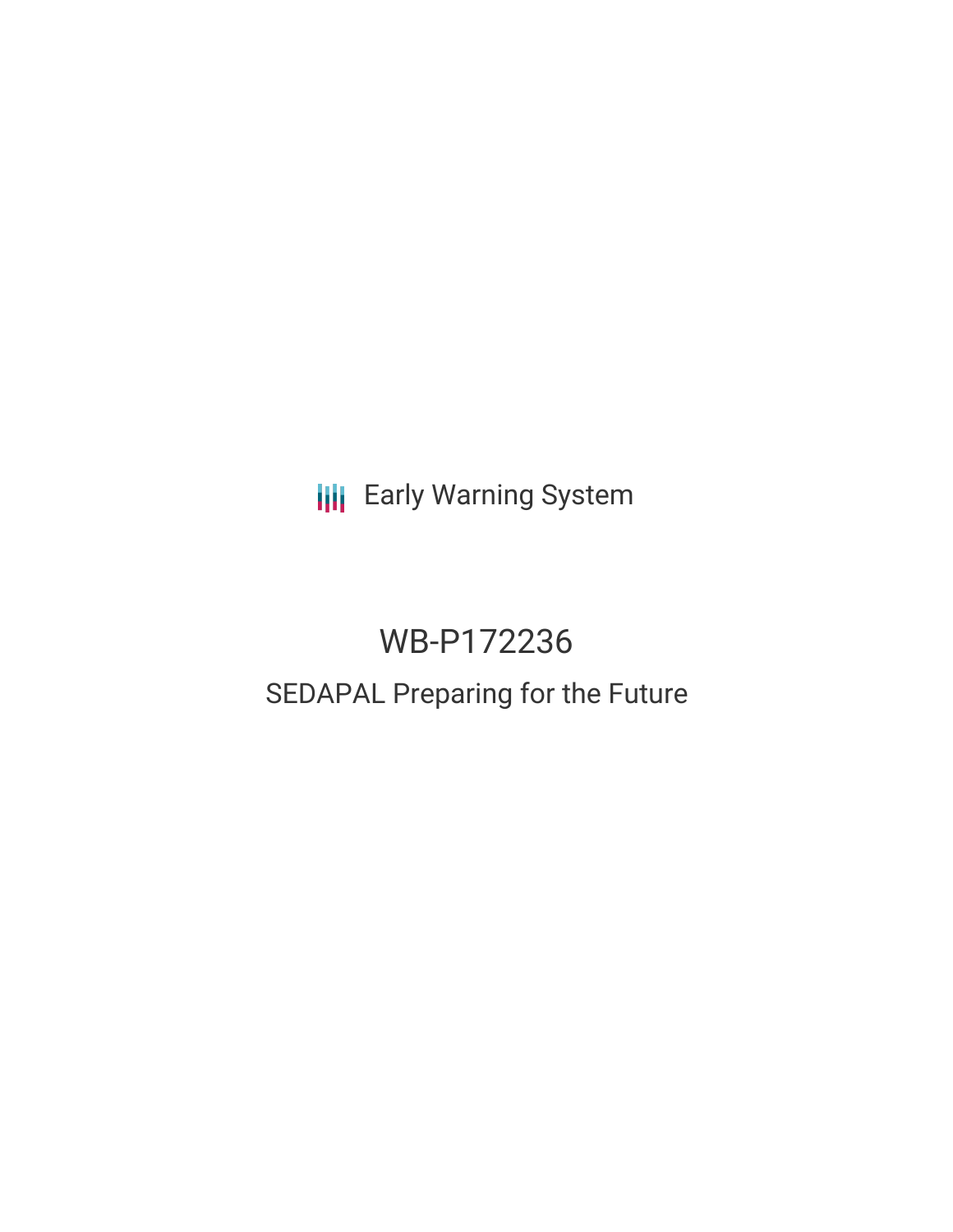#### **Quick Facts**

| <b>Countries</b>               | Peru                 |
|--------------------------------|----------------------|
| <b>Specific Location</b>       | Lima                 |
| <b>Financial Institutions</b>  | World Bank (WB)      |
| <b>Status</b>                  | Proposed             |
| <b>Bank Risk Rating</b>        | U                    |
| <b>Borrower</b>                | Government of Peru   |
| <b>Sectors</b>                 | Water and Sanitation |
| <b>Investment Amount (USD)</b> | \$100.00 million     |
| <b>Project Cost (USD)</b>      | \$300.25 million     |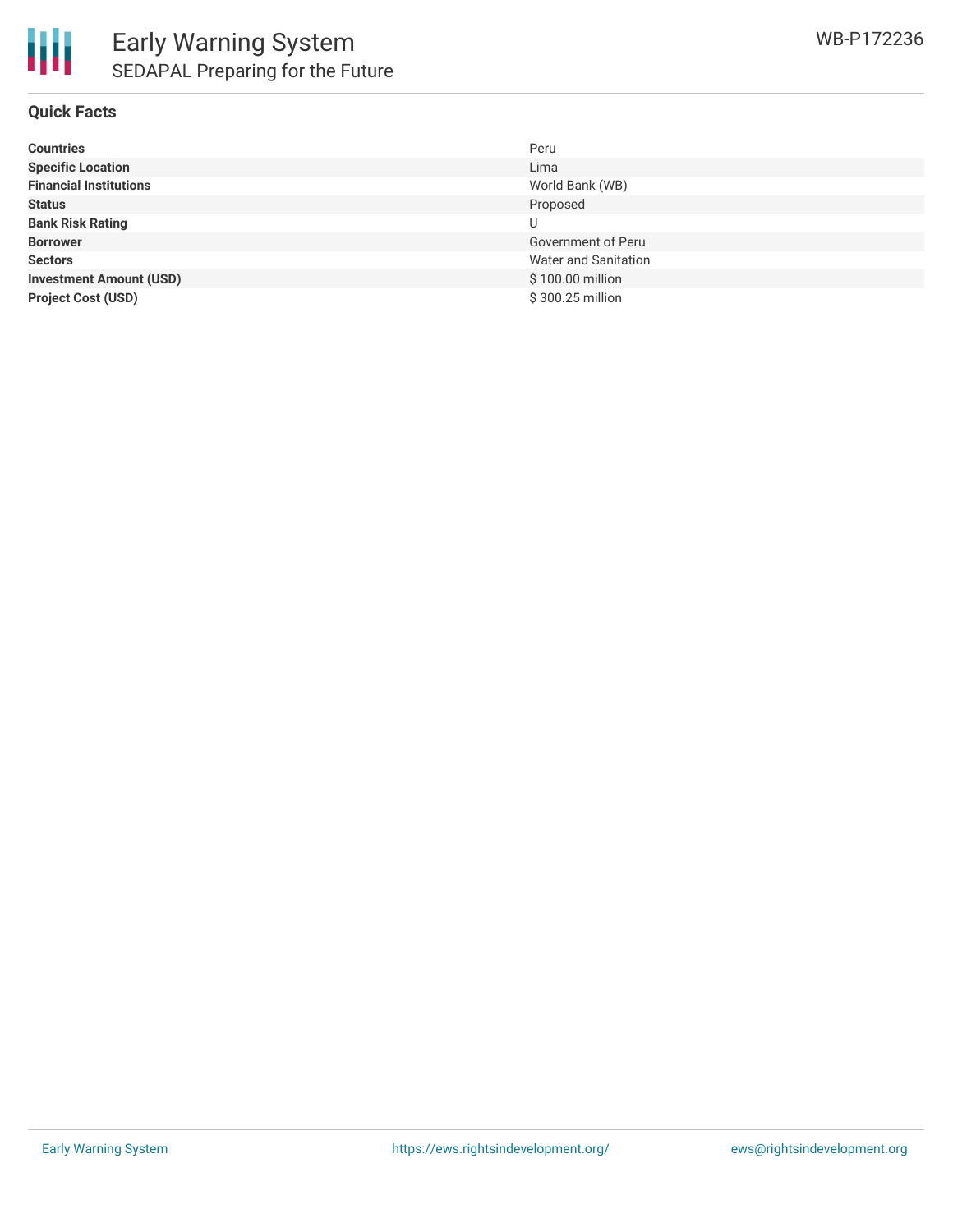

#### **Project Description**

To increase access and service quality of water supply and sanitation services in selected areas of Lima, and to improve performance of SEDAPAL.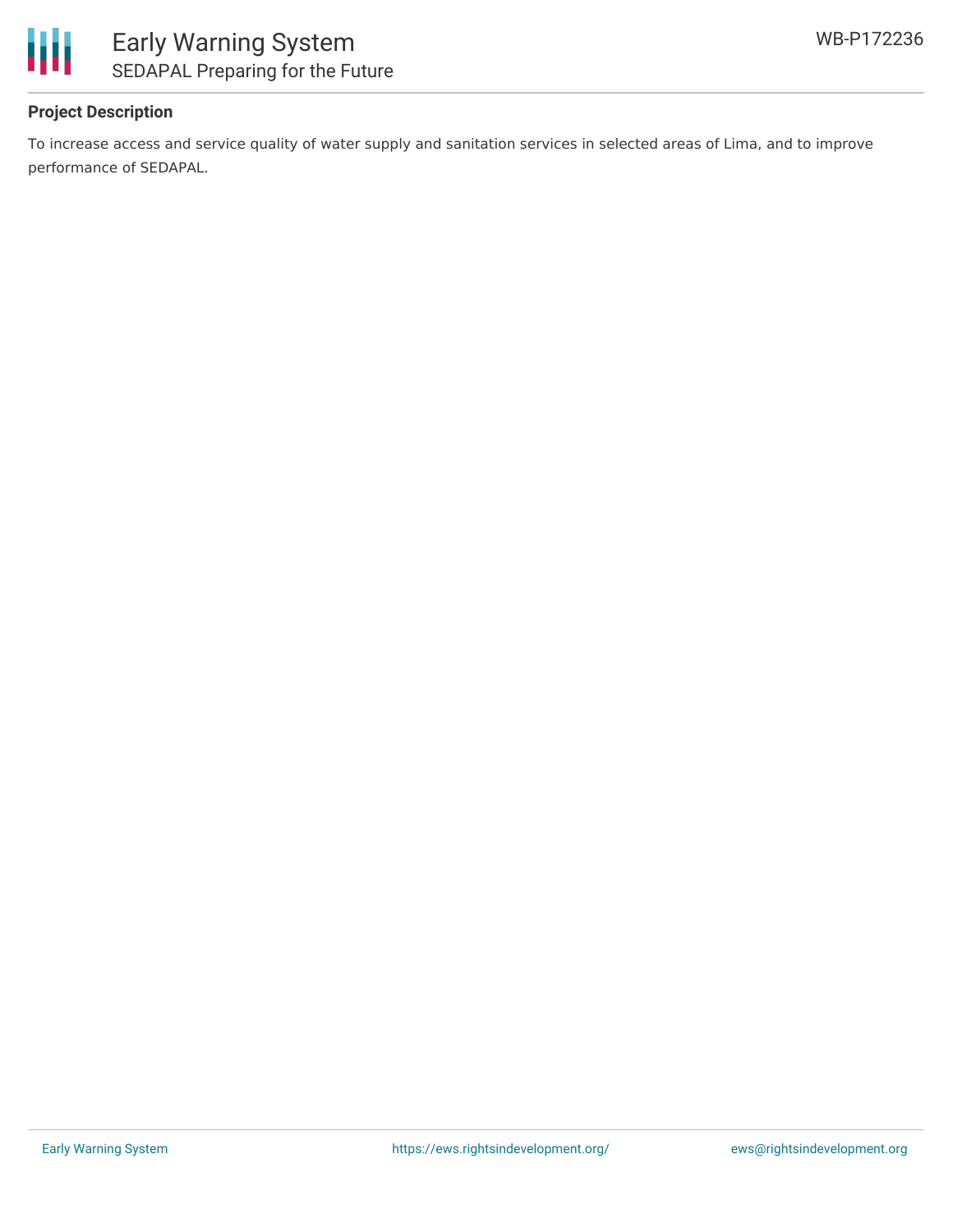

#### **Investment Description**

World Bank (WB)

No investment type available at the time of the snapshot